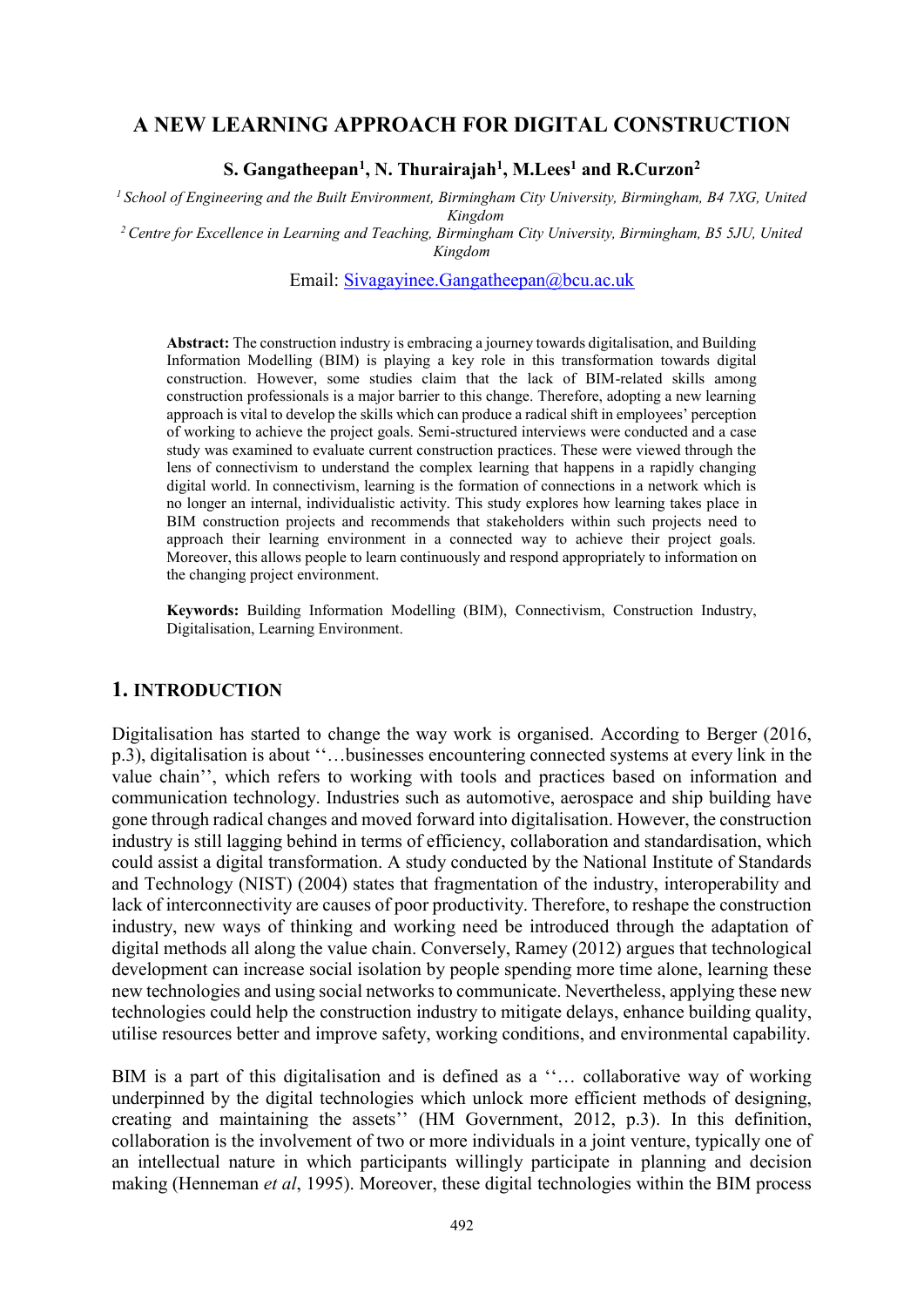are sufficiently capable of changing the way of working in order to manage processes within the construction industry with the aid of structured 3D models and enriched data using an array of interoperable technologies. Digital technologies are a set of electronic tools, systems, devices and resources that help to generate and store data and their interoperable attribute helps to exchange these collected data in a usable way. Therefore, the idea of introducing BIM into construction projects helps the industry to move towards digitalisation and also to achieve advances in improving productivity and efficiency.

# **1.1 Building Information Modelling (BIM)**

In this digitally transformed construction world, the utilisation of digital technology is vital to satisfy increasing client expectations in terms of quality, efficiencies, engagement, certainty and risk reduction. BIM plays an important role in this transformation of pushing the construction industry towards digitalisation by using models and multi-disciplinary integration in construction projects. Therefore, several countries have started to adopt BIM into their construction projects, with the United Kingdom (UK) being one of them. The UK Government has mandated collaborative 3D BIM for supply chain members throughout the whole project lifecycle (Cabinet Office, 2011). 3D BIM involves maintaining all project and asset information, data and documentation in electronic formats. In the construction industry BIM can be used throughout the project life cycle by clients to define their project needs; by design teams to analyse, design and develop projects; by contractors to manage construction; and by facility managers to operate and maintain buildings (Grilo and Jardim-Goncalves, 2010). In addition, BIM implementation is expected to eliminate waste, increase feedback, delay decisions in order to achieve consensus, deliver fast, built-in integrity, empower teams, and to control the whole construction process (Arayici *et al*, 2011). Even though BIM has the potential to tackle a number of challenges in the construction industry, its implementation has been slower than expected due to various barriers. A lack of skilled people who can work with BIM in the construction industry is one of the major threats to implementing BIM in construction projects (CIOB, 2013; NBS, 2016). Therefore, adopting a new learning approach is vital to develop skills to handle this shift towards digitalisation to access relevant, robust learning and to make connection between existing learning.

# **1.2 What is connectivism?**

Connectivism is new digital age learning, as conceptualised by Siemens and Downes (2009), and concerns social learning that is networked. This defines how learning happens in a rapidly changing digital world. According to connectivism, learning is not only the accumulation of knowledge instead it is about finding what is needed and meaningfully connecting them to the relevant components such as information, idea and people (nodes). The idea behind this is to observe the structure of knowledge as a network, and learning as a process of pattern recognition. This is vital to use and for the application of digital technologies to improve the construction process. The relationship between work experience, learning and knowledge is at the center of connectivism. Application of connectivism in construction projects can help people to learn effectively and accelerate the construction process by connecting the different stakeholders within the project. This does not means that everyone in the project should know everything; instead, project team members should know where to access knowledge and information when they need support. Learning is efficient when the connections are maintained well in a system during the digital transformation. Therefore, people need to be able to make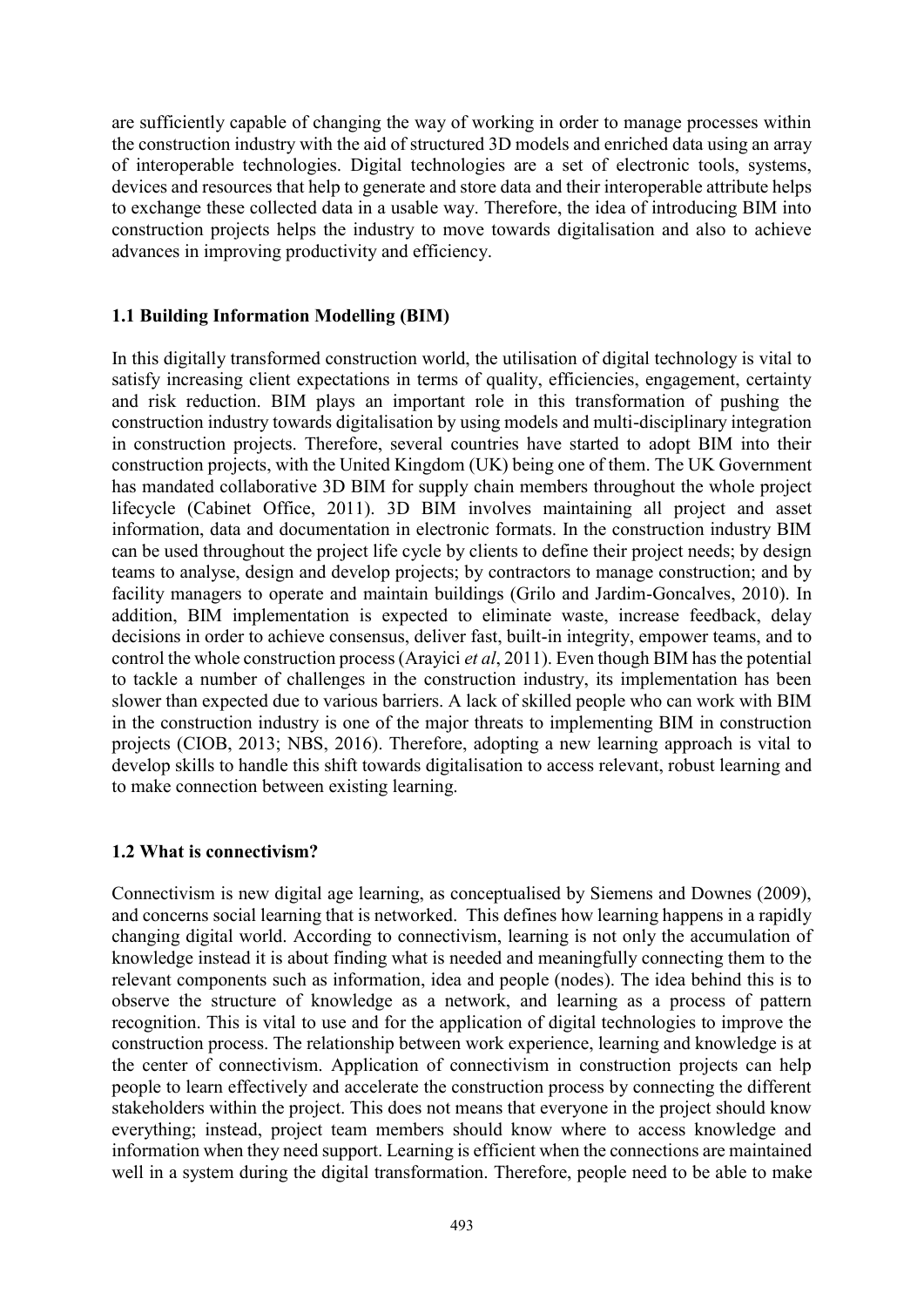connections between concepts and information which are current and accurate. This study uses connectivism to identify the learning aspects that influence BIM construction projects and to understand how learning can take place in digitally-enabled projects.

Connectivism is a learning theory that focuses on complex learning in a rapidly changing digital world. It is a combination of principles explored by chaos, network, complexity and self-organising theories. Chaos theory describes how unrelated events may seem, when studied together, to create a pattern that can show relevance beyond the individual events themselves (Salmon, 1999). Subsequently, Siemens (2005) suggests that people can no longer experience everything by themselves alone when they are trying to learn something new. Therefore, it is essential to create a network (people, technology, social culture, and power grids) which creates connections for sharing ideas and knowledge within the learning environment. At the same time, systems, or environments, are complex and comprise different components. Complexity is a position that is situated between order and disorder. Consequently, overall development of the system is unpredictable and uncontrollable due to the non-linearity of interactions. Thus, systems need to be self-organised in order to produce global coordination and interaction. According to Heylighen (2008), this final structure mostly operates as a network with stabilising functions by linking the connections between the agents. Therefore, with the combination of these theories, connectivism is about self-organistaion and understanding the patterns between the connections within networks in order to learn something new.

Connectivism theory describes how connections are formed in a network through entities (nodes). The starting point for learning happens when knowledge is triggered through the process of the learner connecting to, and providing information into, the learning community. This happens when individuals apply their personal knowledge to a common system and gained knowledge is then fed back into the same system. This cycle continues and the individual's knowledge keeps on growing through constant interactions with the cycle. The benefit of this is that learners can remain up-to-date on any topic through the connections created and can promote and organise the flow of knowledge to achieve common goals (Siemens, 2004). Siemens (2004) describes 'community' as a cluster of similar areas of interest that allows interacting, sharing, dialoguing and thinking together. A learning community in the connectivism model is described by nodes which are part of a larger network (Downes, 2007). A node could be anything that can be connected to another node, such as organisations, groups, communities, fields, ideas, information/data and emotions.

# **1.2.1 Characteristics of connectivism**

Connectivism considers learning as a process of creating connections between two entities and expanding the network (Siemens, 2006b). Downes (2007) states that knowledge is distributed across a network of connections and, therefore, that learning consist of the ability to construct and traverse those networks. Moreover, he describes this distributed knowledge as connective; thus a change of state in one entity can cause or result in a change of state in a second entity. According to Downes (2007), the application of connectivism has offered the insight of key characteristics, such as diversity, autonomy, openness and interactivity, as part of connective knowledge. He believes that it is essential to develop each of these aspects of connectivism for a connected way of learning.

Autonomy is about self-directed learning, which Mackness *et al* (2010) describe as "the learners' choice of where, when, how, with whom and even what to learn" (p.4). Interactivity,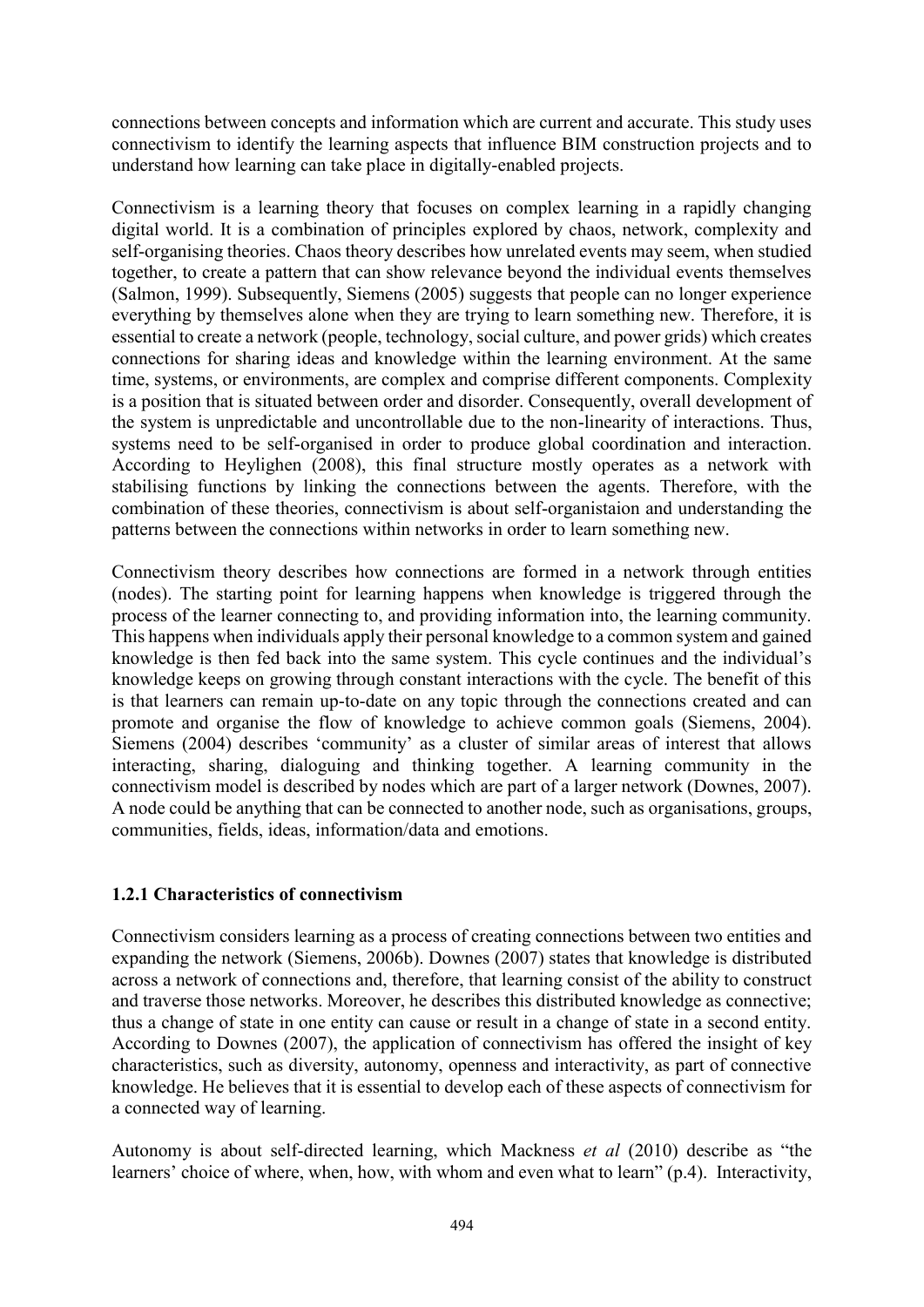which is sometimes referred to as connectedness, is grounded in the networking aspects of connectivism and is viewed as the ability to connect with others. This connectedness principle is addressed in communities of practice (Wenger, 2000) and personal learning networks (Richardson & Mancabelli, 2011). According to Downes (2010), the principle of diversity focuses on the availability of multiple perspectives for learning. On the other hand, the principle of openness emphasises the ability and willingness to share information. Saadatmand & Kumpulainen (2014) in educational context have highlighted the importance and benefits of openness in terms of building knowledge. Even though connectivism has distinctive features, people's view of it differs according to their standpoint.

#### **1.2.2 Global view of connectivism**

Previous learning paradigms such as behaviourism, cognitivism and constructivism discuss how people learn, as shown in Table 1.

| <b>Theories</b> | <b>Perspectives of learning</b>                                                                             |
|-----------------|-------------------------------------------------------------------------------------------------------------|
| Behaviourism    | Learning as the creation of a habitual response in particular<br>circumstances.                             |
| Cognitivism     | Learning viewed as a process of inputs, managed in short-term<br>memory, and coded for long-term recall.    |
| Constructivism  | Learning takes place with the creation and application of mental<br>models or representations of the world. |

*Table 1: Different perspectives of learning* 

Behaviourism and cognitivism view knowledge as external to the learner, and the learning process as the act of internalising knowledge, whereas constructivist principles state that knowledge cannot be inserted within learners and that they need to be actively engaged to create meaning from their experiences. These theories have only considered learning which takes place inside a person or group, but the situation has changed now due to digitalisation, and learning is no longer limited within certain boundaries. Instead, it is driven by the formation of connections in networks. Siemens (2004), from his intrapersonal view, argues that these earlier learning theories fail to address the learning that is located within technology and organisations. Moreover, he believes that connectivism will help to share cognitive tasks between people and technology in order to cope with technological change.

Learning, in connectivism theory, is actionable knowledge which can also exist outside people and which focuses on connecting specialised information sets. These connections enable people to learn more from the current state of knowledge (Siemens, 2004). In other words, the connectivism model of learning is no longer an internal, individualistic activity because the knowledge is distributed across networks. Moreover, connectivism works through understanding decisions which are based on rapidly changing information. This is important in the digitalising world, because a person's working habits and functions change with the introduction of new technologies and tools. The notion of connectivism considers that overall knowledge continues to grow and evolve; however, 'important' or 'valid' knowledge is now different from prior knowledge. Therefore, people need to differentiate between important and unimportant information to make the right decisions. Furthermore, learners should have the ability to search for current information, to filter secondary and extraneous information. Moreover they should also have the right skills to apply the relevant information to achieve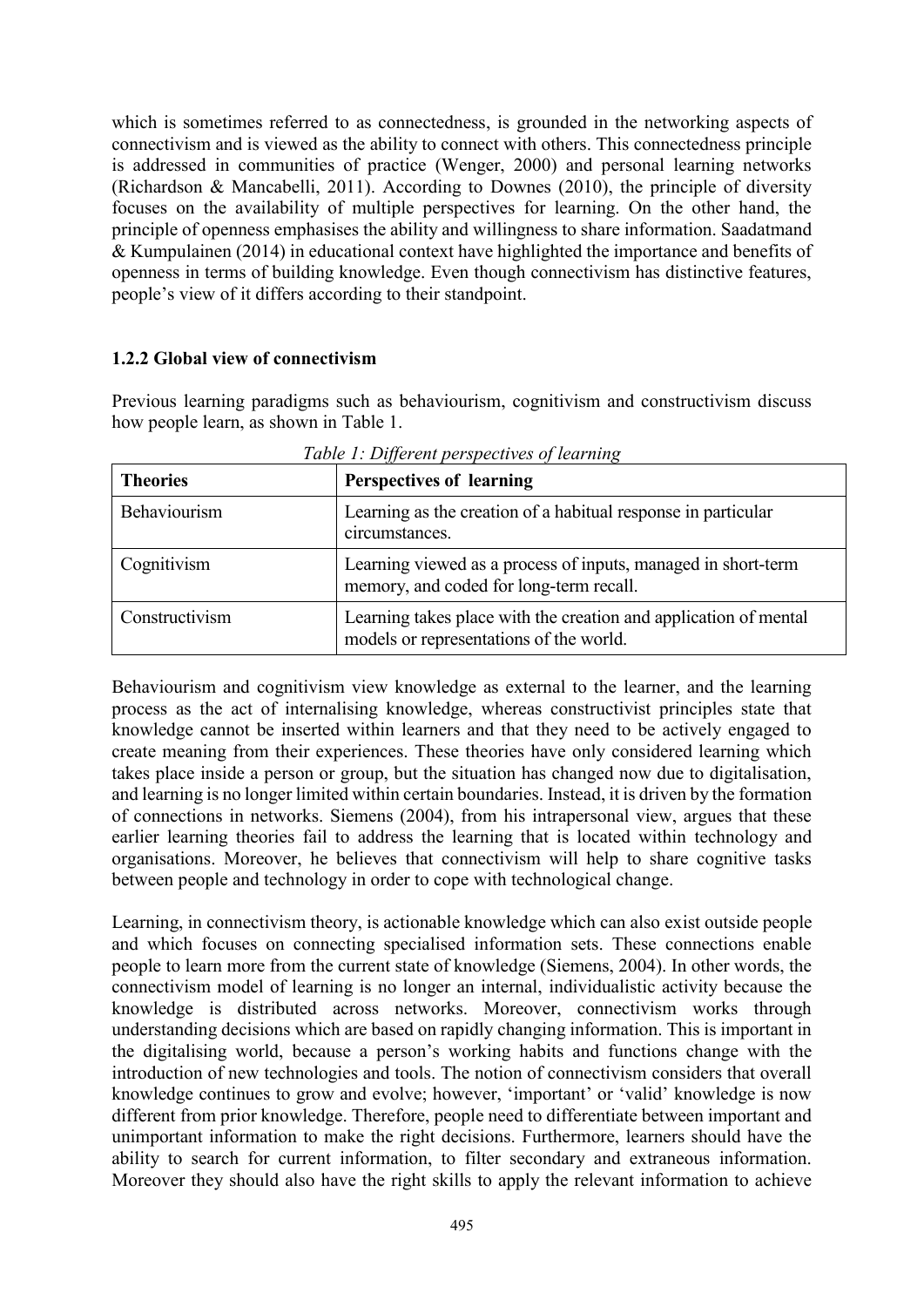their targets. According to Siemens (2008), seeing the connections between the entities in the learning environment is a core skill in the new digital age. Therefore, connectivism could be used to consider how learning happens in the digital world; however, at the same time, it also has a negative side.

Verhagen (2006) argues that connectivism is nothing more than a pedagogical view because it involves no new principles and has not explored the processes of how people learn. According to Chatti (2007), connectivism omits some concepts such as reflection, learning from failure, error detection and correction, and inquiry, which are essential for learning. Even though Kop and Hill (2008) agree that connectivism is not a separate learning theory, they argue that it shifts the control of learning from tutor to autonomous learner during the development and emergence of pedagogies. Supporting this, Ally (2007) mentions that the world has become networked and learning theories developed earlier are less relevant; however, this theory is not a standalone one for the digital age. Instead, it is a model that integrates different theories to guide the design of online learning materials. On the other Foster (2007) claims that connectivism needs to be considered as a learning theory because the limitations and full range of connections within which learning can take place are considered within the theory. Even though there is a need for further refinement of the connectivism concept, it is an appropriate and timely one in the increasingly digitalised world.

Taken together, this literature reveals there is a need for a new learning approach in construction projects during the digital transformation which is more than the acquisition of knowledge. Learning in connectivism is not only the accumulation of knowledge but also the meaningful connection between the nodes in the learning environment. Therefore, this paper seeks to identify the key aspects that emerge from the basic connectivism characteristics that are highly influential in creating a connected learning approach in BIM construction projects. This is to encourage more people to implement BIM in construction projects through mitigating the lack of skilled people and widening their existing knowledge.

# **2. RESEARCH METHODS**

The aim of this study is to explore how connectivism helps people to learn and improve their skills in order to acquire knowledge related to digital construction during the implementation of BIM. This is achieved by actively looking for new emerging aspects from the key characteristics (autonomy, openness, connectedness and diversity) of connected learning methods. Data for the study were collected by conducting semi-structured interviews and from a case study observation. The purpose of the semi-structured interviews was to understand the significance of skills deficiencies and to obtain the in-depth experience of professionals engaged in BIM construction projects. Pre-set open ended questions were employed in the interviews to obtain a wider view of the situation, which also helped the researcher to understand the importance of learning during BIM adoption. Twenty people working in the UK construction industry in a variety of roles were interviewed, such as BIM co-ordinator, BIM manager, BIM consultant and BIM technician. All the interviewees chosen had more than 2 years' experience in BIM construction projects. The professionals interviewed were from both public and private sectors and were chosen by considering their experience and involvement with BIM-related activities in their construction projects. The interview duration was approximately 40-50 minutes. Two pilot studies were carried out before conducting these interviews, which helped to refine some of the questions and restructure the sentences. The interview questions for the study were divided into three sections to address the skills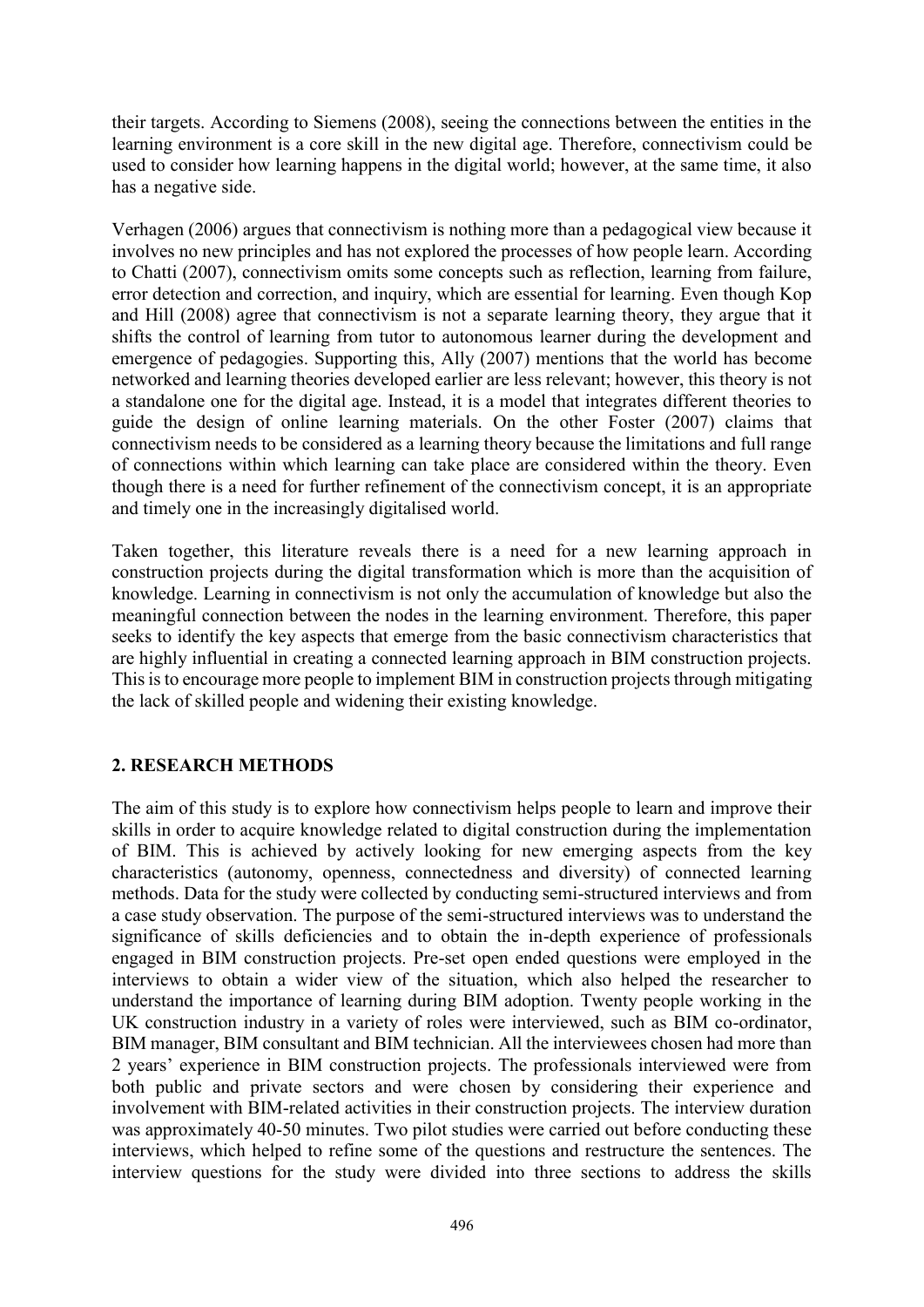deficiencies and the need for a new way of learning in BIM construction projects. The questions in part one were related to the interviewees' role and experience in handling and using BIM in their construction projects. The literature has explored several benefits of BIM and this section helped the researcher to understand how well construction professionals are utilising it in their construction projects. After establishing the interviewees' BIM knowledge, they were asked to relate their views and concerns about the acquisition of primary skills during the implementation of BIM in construction projects. The questions in part two were developed to address the significance of the skills deficiencies in BIM construction projects highlighted in several construction reports (CIOB, 2013; NBS, 2016). Finally in part three they were also asked to share their views on their BIM learning experience in construction projects. This was to emphasise the importance of learning to acquire knowledge and the need of new learning approach to make connections during the transition to digital construction.

A case study is "A strategy for doing research which involves an empirical investigation of a particular contemporary phenomenon within its real life context using multiple sources of evidence" (Robson, 1993, p.146). A case study approach was adopted for this study to identify the aspects of connected learning needed for the implementation of BIM projects and to understand how people learn during technological innovations. The interviews and case study approach are part of an ongoing PhD research. The chosen case study is a £31 million fully integrated BIM construction project in the UK, a 100,000 square foot extension of an educational building. The building is being constructed to provide space for 3,000 students and staff members and features 650 rooms, a student hub and lecture theatres. It also includes a new library, and teaching and IT spaces. This high-tech university project has used Level 2 BIM for its delivery and detailed planning, with completion anticipated in September 2017. The key purpose of engaging with this project was to explore what is happening in practice. Moreover, this case study exploration encouraged an in-depth investigation of skills issues and learning opportunities while working with BIM. Case study research uses multiple sources (Yin, 2003). In this research, data were gathered from interviews and by observing the project meetings held every fortnight. Notes were taken during the observation process. The purpose of choosing project meetings was to obtain a collective understanding of how the organisations interact and communicate with each other in a BIM environment. Data collected from both the semi-structured interviews and the case study were transcribed and Nvivo was used for analysis. Nvivo in this study has been employed to evaluate, interpret and to explain the social phenomena regarding ''Learning in Practice'' in BIM construction projects.

# **3. FINDINGS**

The construction industry is characterised by fragmentation and structural issues. In addition, the environment in the industry is always in a state of change due to technological innovations. Currently, BIM is playing a major part in the digital transformation process. According to the literature, identifying a new way of learning is important to understand how people work and run a project smoothly during technological innovations (NIST, 2004; Siemens, 2004). As part of the wider research work, this paper seek to identify the key aspects that emerge from the basic connectivism characteristics that are highly influential in creating a connected learning approach in BIM construction projects. Based on semi-structured interviews and the case study, this study has identified the following five aspects: openness to learn, continuous learning, community of practice, interactive tasks, and discovery learning as part of creating the connected learning environment in BIM construction projects. The features identified in these five aspects confirmed that this new learning approach helps to make efficient decisions,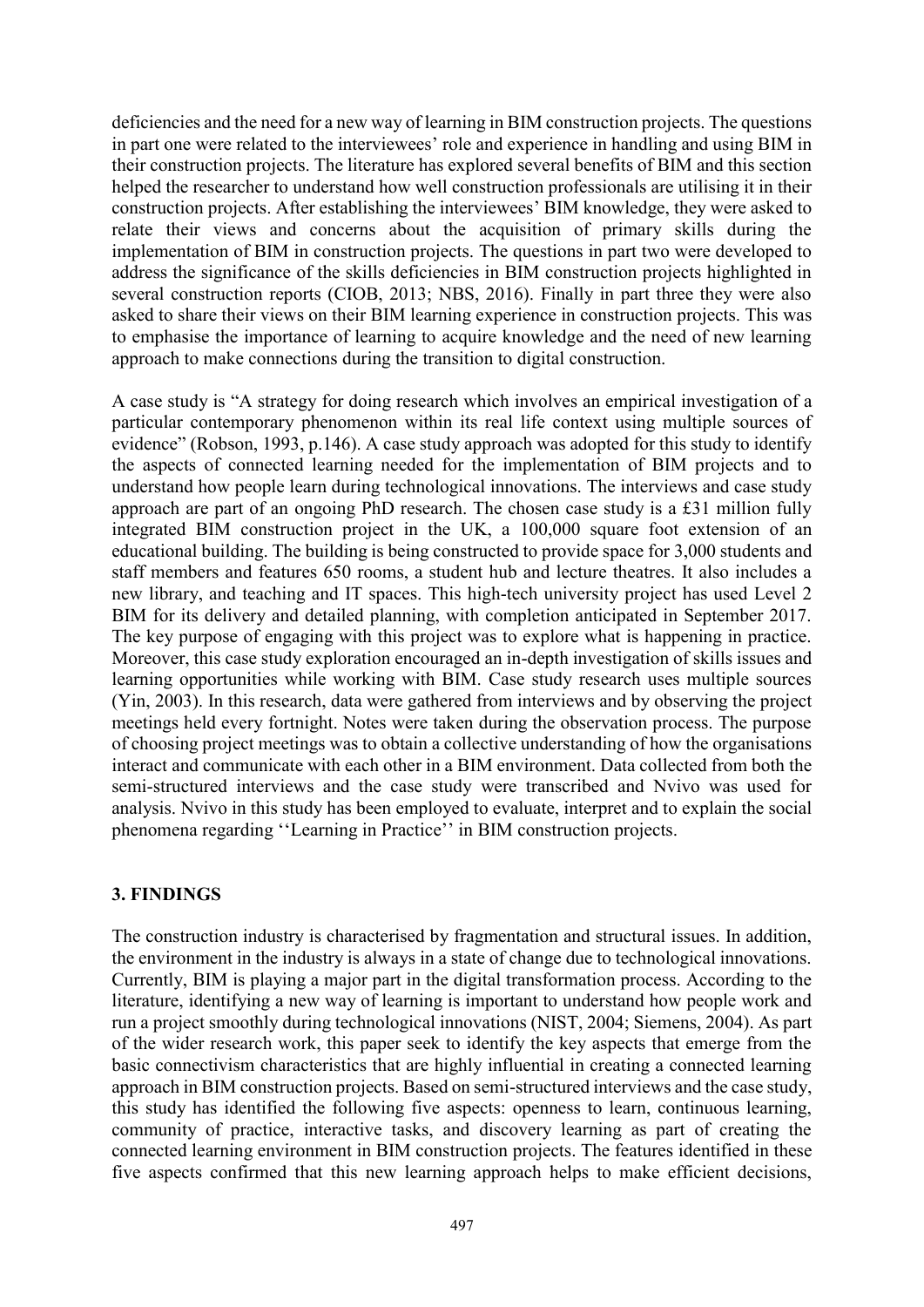improve skills and to widen the existing knowledge. However, the most appropriate aspects for the learning environment depend on the situation where project activity takes place.

# **3.1 Openness to learn**

The learning environment in construction projects often involves broken learning and feedback loops, where the architecture of the production system is always fluctuating with the changing shape of the project (Gann and Salter, 1998). Hence, there is a need for an environment which better adapts to people's needs, open to integration with any innovative technology which facilitates the integration of the tools used for project completion. Openness to learn is a valuable feature needed in construction projects because of their rapidly changing nature. From both the interviewees and the case study this feature is observed in several situations. Interviewee 11 mentioned that ''*I went to a two day Revit course and watched several YouTube videos and made 100s of mistakes*''. This statement shows that people within BIM construction projects are encouraged to learn from their mistakes. The lessons learnt from these mistakes were also observed in the case study in a situation where a design clash between a radiator pipe and staircase was identified. This was caused by a BIM coordinator's mistake of not considering the half landing in the staircase. Therefore, the coordinator and architect, after trying several options in the model, decided to move the radiator pipe to the right hand side of the staircase, which provided a better route and did not clash with the staircase. In this situation, the BIM coordinator took on the ownership of his mistake and learnt to carefully analyse the specifications before modelling. Moreover, learning from this mistake has taught him what is needed and what works for the project.

In some situations, learning also took place by listening to people and accepting constructive criticism from other team members. At the end of a meeting, the architect spotted that wrong NRM codes had been provided by the other team members and guided them to look at the NRM code standards before replacing them with the correct ones. During this situation, team members in the meeting listened to the architect and accepted the constructive criticism provided on the NRM codes. Moreover, the structural engineer's and mechanical and electrical (M&E) engineer's interaction with the architect shows the openness to learn about these codes. In BIM construction projects software keeps on changing, however project team members are ready to change and learn the new programmes to use them in the project. In the case study, Naviswork was used to conduct clash detection; however, project team members had now moved to BIM 360 Glue, which is a cloud-based coordination and collaboration solution which connects the whole project team, streamlines project views and coordinates the workflows. This illustrates that project team members are open to learn new things according to project changes. In another situation in the case study during the lighting installation, it was diagnosed that the curtain wall linked to the lighting needed to be moved. During this situation, the M&E consultant, BIM coordinator, architect and structural engineer came together to discuss alternative ways to solve the issue by closely examining product details and project documents. In this way, project team members were motivated to learn from each other by asking several questions to understand the alternative ways suggested by each other. This teamwork shows that team members are open to learn and motivated to understand alternative methods to resolve problems. Project team member's openness to learn in the above situations in BIM construction projects were observed through learning from mistakes, accepting constructive criticism, being ready to change, and learning from others. Moreover, interactions with others have increased the motivation of the project team members and helped them to expand their current state of knowledge.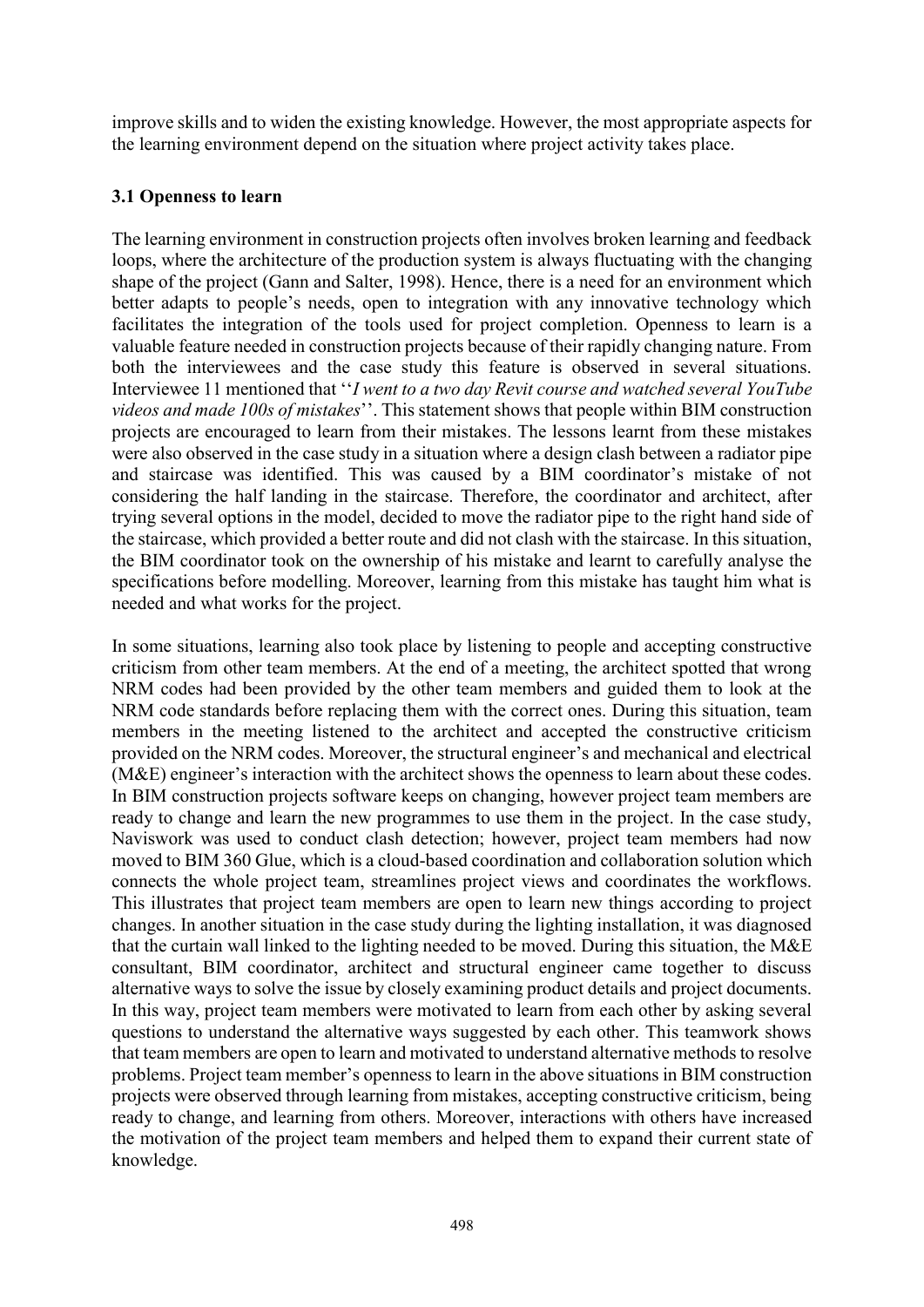### **3.2 Continuous learning**

According to Tannenbaum (1997, p.438), continuous learning is ''the process by which individual or organisational learning is fostered on an ongoing basis.'' Moreover, he declares that organisations can only learn when the individuals/teams employed within them are continuously learning, which also encourages the acquisition and application of new skills and ideas. BIM is a new way of working; therefore, tasks within BIM construction projects are executed differently to the traditional approaches, using advanced technologies. The interviewees highlighted that they are continuously learning to work effectively and to make right decisions in BIM construction projects. For an example Interviewee 19 stated ''*I initially started learning BIM through tutorials on YouTube and read some information about how to use it and I am still learning during the construction process of the project.*'' Moreover, he added that he has applied these techniques and gained knowledge to select the correct elements and procedures to create the BIM model. This illustrates that learning is not only continuous, but also helped to make connections in the project.

In the case study, the project team members were learning in multiple ways, such as observing and interacting with more experienced people at work; trying new and alternative approaches; asking for help or advice from other team members; and finding ways to improve their knowledge and skills through various learning avenues (i.e. training, seminars and selflearning). In the case study, it was found that when professionals wanted to install handrails in a building there was an issue regarding riser sizes and intrusions of steel connections. In this situation, the project team members handling this problem did not have enough skills to resolve the issue and sought more advice from other project members involved in the project. Therefore, a team member from another organisation came forward to resolve the problem using his experience. The solution to resolving this problem was explained in detail with the aid of 3D models, 2D drawings and specifications. Discussions included options for handrail installation, consideration of other building elements during installation, and different materials that can be used for handrails. Learning in this incident was gained through interacting with an expert. Furthermore, interviewees mentioned that having the right mindset is also important for continuous learning. Interviewee 5 stated that ''*I think having a beginner's mindset is beneficial.*'' Also in the case study, in a meeting the architect mentioned that even though ''…*there is BIM as a process, and different ways of doing things, it is important to have a beginner's mindset.*'' These characteristics of making connections, learning in multiple ways, learning from an expert and having a beginner's mindset enable the project team members to explore the ideas further and adapt to the constantly changing environment.

# **3.3 Community of practice**

According to Siemen (2004), learning is no longer an internal, individualistic activity because knowledge is distributed across networks. Communities of practice are groups of people who share a common vision of something they do, and learn how to do it better as they interact regularly (Wenger, 1998). A BIM learning community is formed by a group of interdisciplinary people who share common goals. However, objects within BIM projects are created and developed over time and can be viewed differently by other project team members. Therefore, a common focus is important during the working towards a common goal. In the case study, windows in upper floors were modelled with blinding. However, in a meeting the BIM coordinator suggested that windows without blinding do not make any difference. Supporting this, the quantity surveyor mentioned that it would also be cost effective for the client. After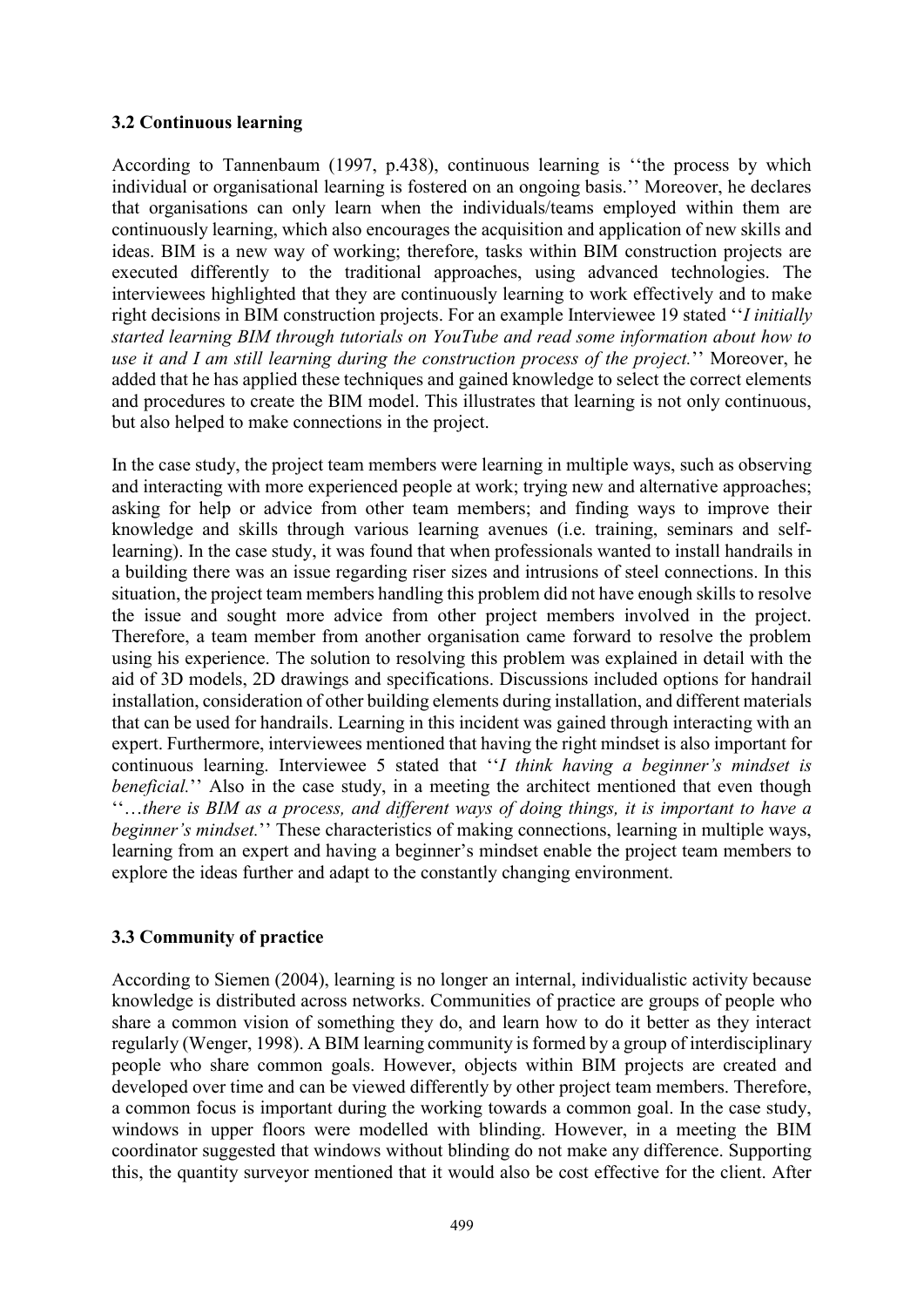analysing the lighting impact with and without blinding, blinding from the windows was removed in the BIM model. This shows that project team members do consider suggestions given by other team members and their acceptance indicates that they all work towards a common focus.

In another situation, a riser went higher than was designed, therefore the frame sizes and sizes of services needed to be changed and the top of the riser needed to be waterproofed. In this situation, a collaborative team including designer, contractor, sub-contractors (M&E) and suppliers (waterproofing, frames) became involved in resolving the issue. During this process, several inquiries regarding risers and their position were raised. To tackle these collective inquiries raised by the project team members, a BIM champion from the contractor's side was approached to find a solution. This person explained the procedures to fix the upstand in the front phase and top. He also indicated the places where extra steel was needed. Moreover, options to alter the frame sizes and sizes of services were also discussed with the team by referring to 2D drawings, 3D models and specifications. Teamwork in this situation provided opportunities to share and connect different ideas and knowledge to complete the task. In other words, professionals learnt different things from each other in this community. These observations show that working together with interdisciplinary teams, collective inquiries, a common focus, and collaborating within the team are needed to make effective decisions.

# **3.4 Interactive tasks**

Interactive tasks are effective and intentionally planned instructions that make learning a shared social experience (Look, 2011). Most of the tasks in BIM construction projects are interactive, allowing project team members to learn from each other as they work collaboratively and cooperatively. In the case study, communication between the project team members took place through observation, discussion, questioning, sharing and transferring knowledge. For example, the total numbers of floor boxes including their positions were discussed. The team had initially decided to install 45 floor boxes; however, feedback from the manufacturer suggested that these could be reduced. This was because the client had not requested any power supply in some of the seated and common learning spaces. Therefore, in response, alternative ways of positioning the floor boxes were suggested by the team members. In addition, the architect also raised the question of furniture that needed some extra floor boxes, and the BIM coordinator shared additional information about data cables and highlighted the clashes with floor boxes in the meeting. These comments from peers were taken into consideration to finalise the number of floor boxes and their positions. This situation illustrates that the process of feedback and response, including peer discussion, helped in making decisions without additional cost.

In another situation, an issue regarding the doors that went into the vent riser was raised. This was due to uncertainty over the number of doors marked in the setting out. The project team analysed the number of doors in the model and started commenting on their position. During this process, the quantity surveyor also explained the door details to the M&E engineer with 2D drawings and highlighted the door that went into the riser. After understanding the problem, the M&E engineer became involved in the discussion by commenting on the door position (i.e. he mentioned that a duct ran near the door and needed to be considered when altering the door position). After communicating with each other, the team members came to the conclusion to revise the door schedule and its position. In this situation, the peer support provided by the quantity surveyor helped the M&E engineer to understand the issue rose in the meeting. During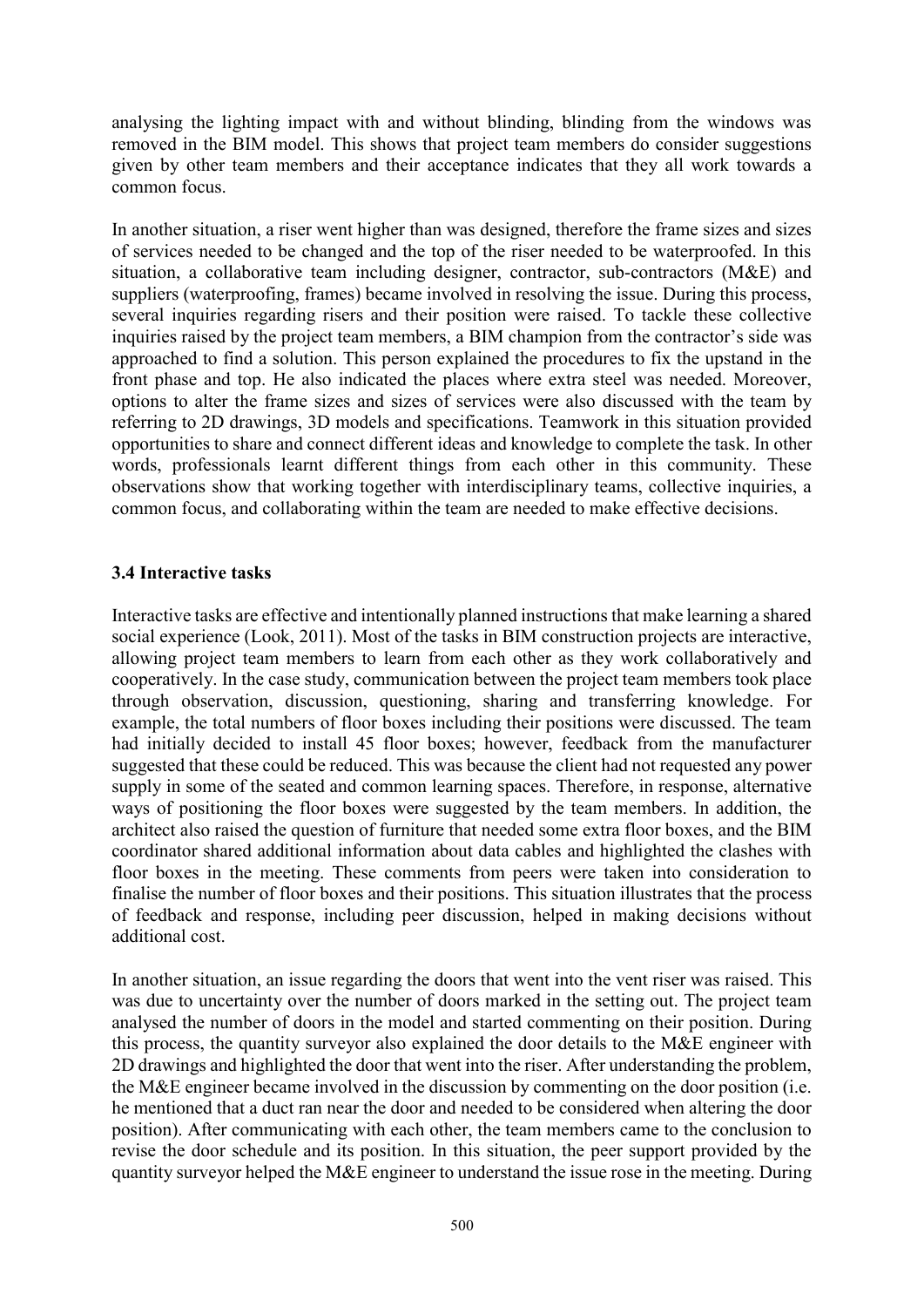these situations, interactive tasks in the BIM construction project allowed the project team members to stay connected with the task and motivated their involvement in the BIM project. From the above discussion, it is evident that team members' knowledge was widened through the features of feedback and response, peer support and communication within the team.

# **3.5 Discovery learning**

According to Bruner (1961), discovery learning is an inquiry-based, constructivist learning approach that takes place in problem solving situations where the learner draws on his or her own past experience and existing knowledge to discover facts and relationships and to learn new truths. During the clash detection process in the case study, a concrete upstand clashing with the surface was highlighted by the BIM coordinator. Inquiries regarding the landscape were raised by the architect; however, from his experience, he suggested that additional paving was needed in this situation. Therefore, the team explored the issue by reviewing the perimeter all the way through the landscape area and suggested that the thickness of the concrete upstand needed to be reduced to avoid clashes with the surface and agreed to add the additional paving suggested by the architect. This experience, shared by the architect with the project team members, helped to avoid further clashes and to make decisions.

In another situation, a new ceiling which had been added was clashing with the lighting. The architect and the building service engineer explored different ways of moving the ceiling and lighting. While this exploration was taking place, the architect also realised that the pipes into the risers also needed to be taken into consideration when moving the ceiling and lighting. After analysing alternative ways, the problem was resolved by deciding to slightly lift the ceiling upwards (at the top of the staircase), after the building service engineer had moved the lighting. In this situation, a constructivist view was observed, whereby the problem was resolved by both the architect and building service engineer understanding each other's ideas and experiences. Moreover, this also helped the architect to focus on other related elements such as pipes when making alterations to the ceiling and lighting. Features such as inquirybased learning, sharing experiences, exploration and problem solving in the above situations promoted active engagement and helped the project team members to build on their prior knowledge and understanding.

This study has explored the aspects that are essential for a learning approach to a BIM construction project. Currently, technology is rapidly evolving, while the construction industry is trying to enter a digitalisation mode. To create a connected learning environment, a new learning approach including the discussed aspects is needed in the new digital age. Moreover, in this ever-changing world, continuously evolving learning is required to address the changes and to connect with other nodes in the learning environment to identify patterns, to learn and to make decisions. Thus, stakeholders in BIM construction projects need to view their environment from learning ecological concepts to cope with the rapidly changing digital environment.

# **4. CONCLUSIONS**

Digitalisation of the construction industry has been expedited by the introduction of BIM. However, BIM adoption is slower than expected due to the lack of skilled people to work with it. Hence, to overcome this, project team members need to recognise the interconnections and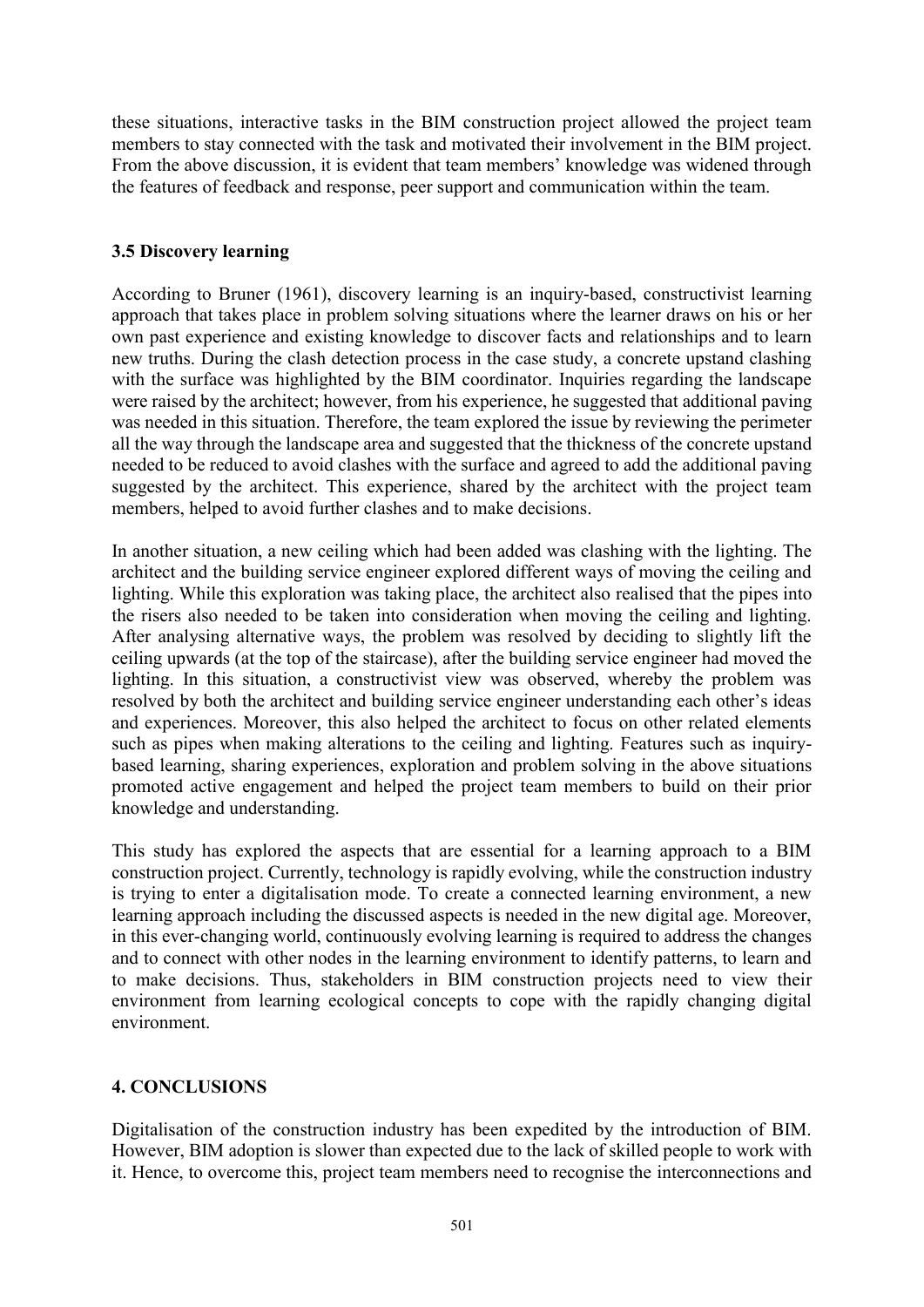understand the patterns of connections within the learning environment to improve their learning in practice in the new digital age. The connectivist viewpoint can be used to understand this new way of learning in a digitally enabled environment. This new learning approach views learning as actionable knowledge and considers the learning that exists outside people, which focuses on connecting specialised information sets. However, the aspects which were identified in the study as part of this new learning approach, namely openness to learn, continuous learning, communities of practice, interactive tasks and discovery learning, also need to be recognised in order to understand the connections and relationships that exist in the learning environment. Thus, to move towards digitalisation through implementing BIM, and to learn in this environment, stakeholders need to see the world in a connected way (i.e. the connectivism concept) and should attempt to create an ecological system for learning that allows people to continuously learn to cope with the rapidly changing digital environment. This study is part of a PhD research which will continue to explore how project team members can create a Learning Ecology within the work environment in practice to address BIM challenges.

#### **5. REFERENCES**

- Ally, M., 2007, *Foundations for educational theory for online learning*. In T. Anderson and F.Elloumi (Eds.), The theory and practice of online learning, Edmonton, AB: Athabasca University Press, pp.15-44.
- Arayici, Y., Coates, P., Koskela, L., Kagioglou, M., Usher, C. and O'Reilly, K., 2011, BIM adoption and implementation for architectural practices, *Structural Survey*, 29 (1), pp.7–25.
- Berger, R., 2016, *Digitization in the construction industry*, Munich, Germany, Roland Berger GMBH.
- Bruner, J, S., 1961, *The act of discovery*, Harvard Educational Review, 31, pp-21-32.
- Cabinet Office.,2011, *Government Construction Strategy: One year on and Action Plan Update*, Available: https://www.gov.uk/government/publications/government-construction-strategy. Last accessed 2nd March 2017.
- Chatti, M, A., Jarke, M. and Frosch-Wilke, D., 2007, The future of e-learning: a shift to knowledge networking and social software, *International Journal of Knowledge and Learning*, 4(5), pp.404–420.
- The Chartered Institute of Building (CIOB)., 2013, *A report exploring Skills in the UK Construction Industry*, CIOB: Berkshire.
- Downes, S., 2007, *What connectivism is*, Available online: http://halfanhour.blogspot.com/2007/02/whatconnectivism-is.html. Last accessed 1st March 2017.
- Downes, S. 2010, *Half an hour: What is democracy in education*. Available online: http://halfanhour.blogspot.com/2010/10/what-is-democracy-in-education.htm. Last accessed 21st March 2017
- Forster, T., 2007, Msg. 14, Re: *What Connectivism Is*. online Connectivism Conference: University of Manitoba. Available online:http://ltc.umanitoba.ca/moodle/mod/forum/discuss.php?d=12. Last accessed 2nd January 2017.
- Gann, D. and Salter, A., 1998, Learning and innovation management in project-based, service-enhanced firms, *International Journal of Innovation Management*, 2 (4), pp.431-454.
- Grilo, A.and Jardim-Goncalves, R., 2010, Value proposition on interoperability of BIM and collaborative working environments, *Automation in Construction*, 19 (5), pp.522–530.
- Henneman, E.A., Lee, J.L. and Cohen J.I. 1995, Collaboration: a concept analysis, *Journal of Advanced Nursing*, 21, pp.103–9
- Heylighen, F., 2008, *Complexity and self-organization*. Encyclopedia of Library and Information Sciences, Available online: http://pespmc1.vub.ac.be/Papers/ELIS-complexity.pdf. Last accessed 19th February 2017.
- HM Government., 2012, *Industrial strategy: government and industry in partnership*, Building Information Modelling, the contract of the contract of Available the contract of the contract online: https://www.gov.uk/government/uploads/system/uploads/attachment\_data/file/34710/12-1327-buildinginformation-modelling.pdf. Last accessed 10th February 2017.
- Kop, R. and Hill, A., 2008, Connectivism: Learning theory of the future or vestige of the past, *International Review of Research in Open and Distance Learning*. Available online: http://www.irrodl.org/index.php/irrodl/article/view/523. Last accessed 1st February 2017.
- Look, S, M., 2011, *Interactive Tasks*. Available online: http://prel.org/wp content/uploads/2014/06/Interactive\_EIS.pdf . Last accessed 18th April 2017.
- Mackness, J., Mak, S., and Williams, R. 2010, The ideals and reality of participating in a